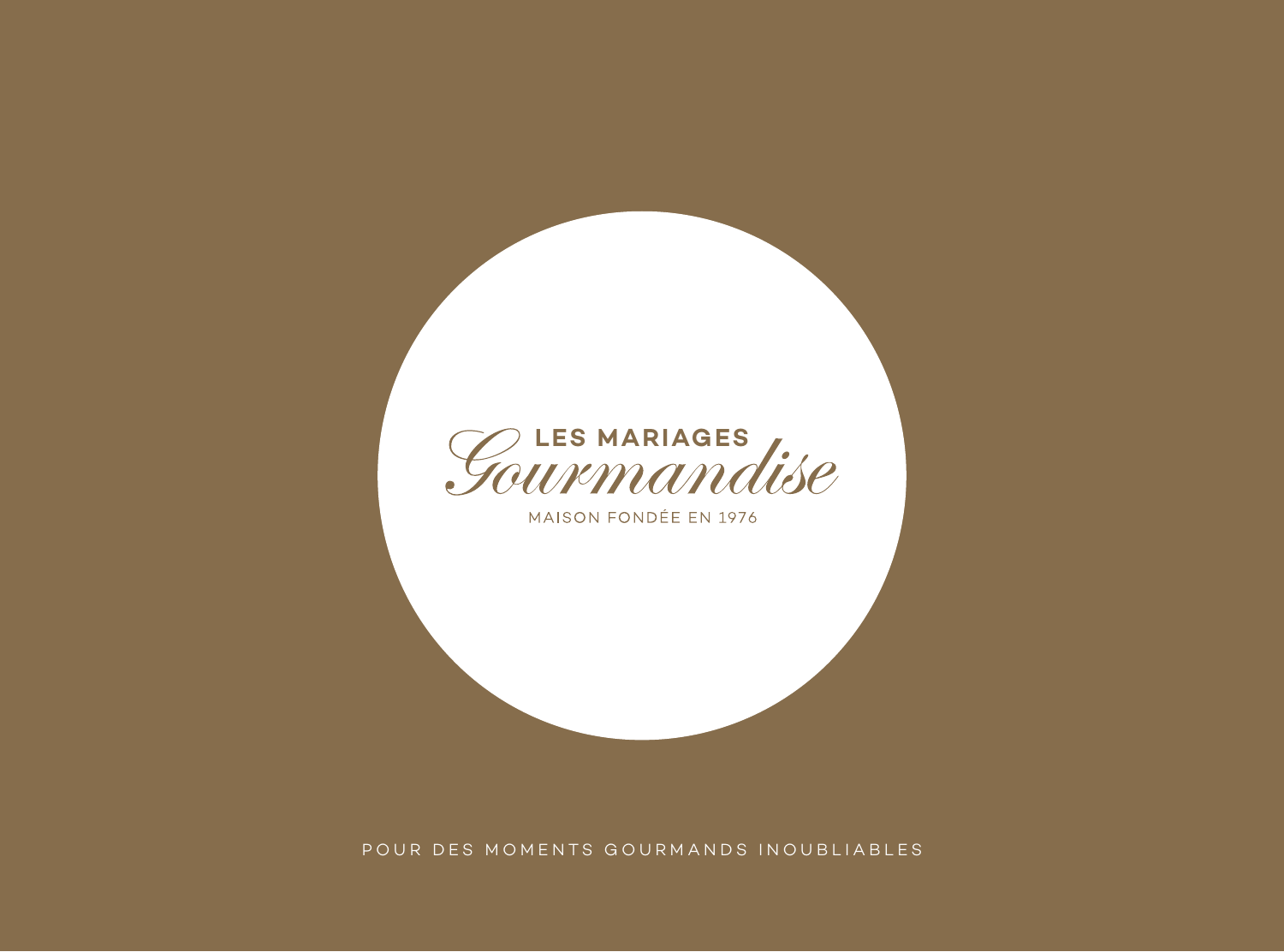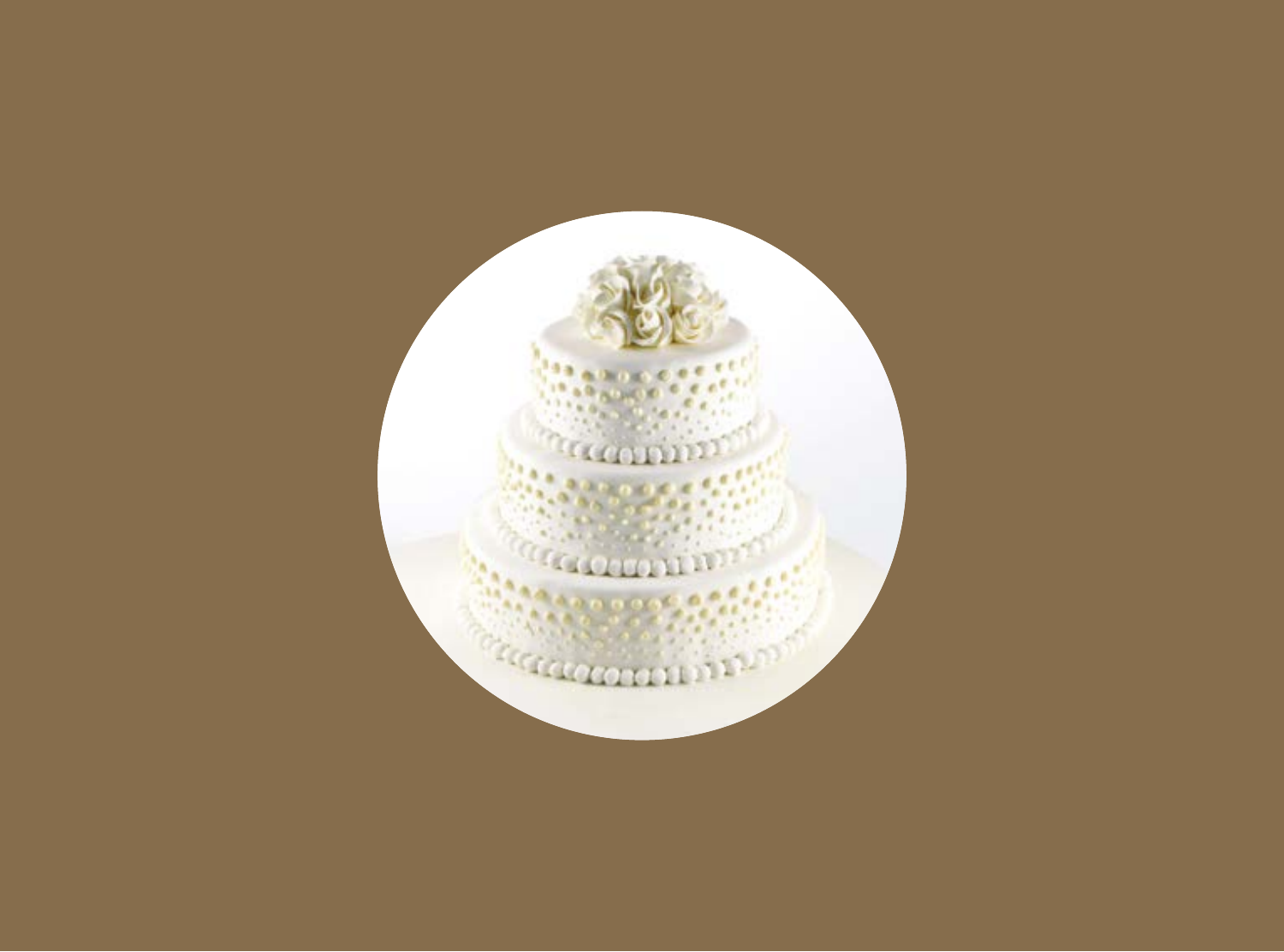UN MARIAGE EST UN ÉVÉNEMENT COMPOSÉ DE PLUSIEURS MOMENTS IMPORTANTS.

LE CONTRAT À LA MAIRIE, LES COCKTAILS ET LES SOIRÉES AVANT, PENDANT ET MÊME APRÈS L'ÉVÉNEMENT, SONT AUTANTS D'OCCASIONS IMPORTANTES POUR COMBLER ET RAVIR MARIÉS, FAMILLES ET INVITÉS.

C'EST POURQUOI, NOUS, GOURMANDISE, METTONS TOUT NOTRE SAVOIR FAIRE ET EXPÉRIENCE À VOTRE SERVICE, POUR FAIRE QUE CHAQUE MOMENT IMPORTANT DE VOTRE MARIAGE SOIT AUSSI GOURMAND QU'INOUBLIABLE.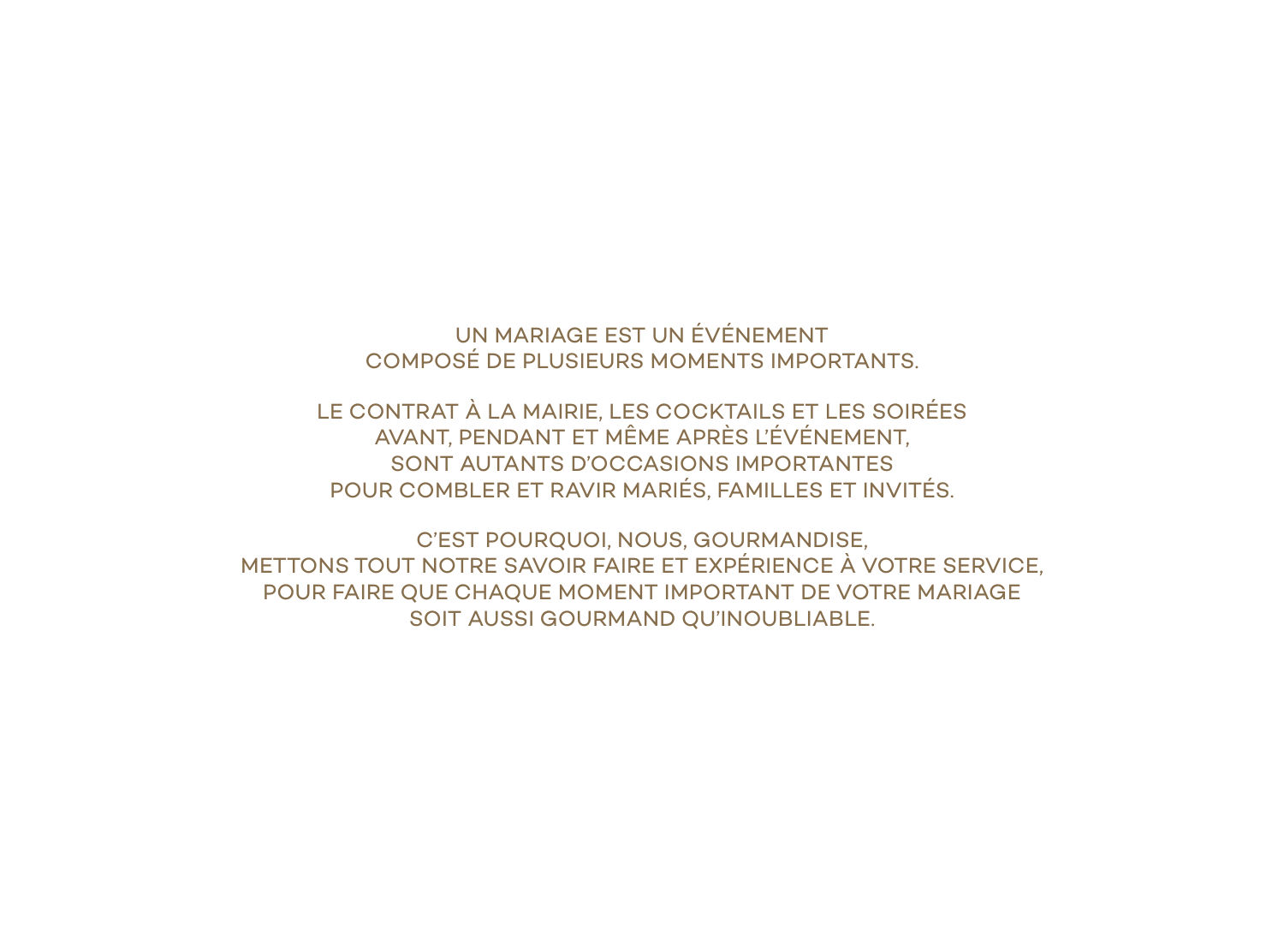# A PARTIR DE 80 PERSONNES. **MARIAGE • FIANÇAILLES • OUTTIA**

CETTE OFFRE CORRESPOND À 2 PIÈCES SUCRÉES ET 5 PIÈCES SALÉES PAR PERSONNE. COMMANDEZ LES JUS, L'ORGEAT ET LE SIROP DE PISTACHE CHEZ GOURMANDISE.

#### **PÂTISSERIE TUNISIENNE:**

BAKI AWA FFKIA • KAAK WARKA • BJFOUIA • MI ABFSS AMANDE CARRÉ PIGNON . BOURGEOISE NOIX

MIGNARDISES, CROUSTI NOISETTE ET CROUSTI PISTACHE.

## **BOUCHÉES SALÉES FROIDES :**

LE LIBAN • L'ORIENT • PIZZA PLATE • MILLEFEUILLE CREVETTE **BRIOCHETTE AU THON.** 

### **BOUCHÉES SALÉES CHAUDES:**

CHAUSSON POULET CÂPRE HARISSA • CARRÉ AU THON **BANADHEJ VIANDE . TAJIN THON POULET** TAJIN COURGETTE FRUITS DE MER.

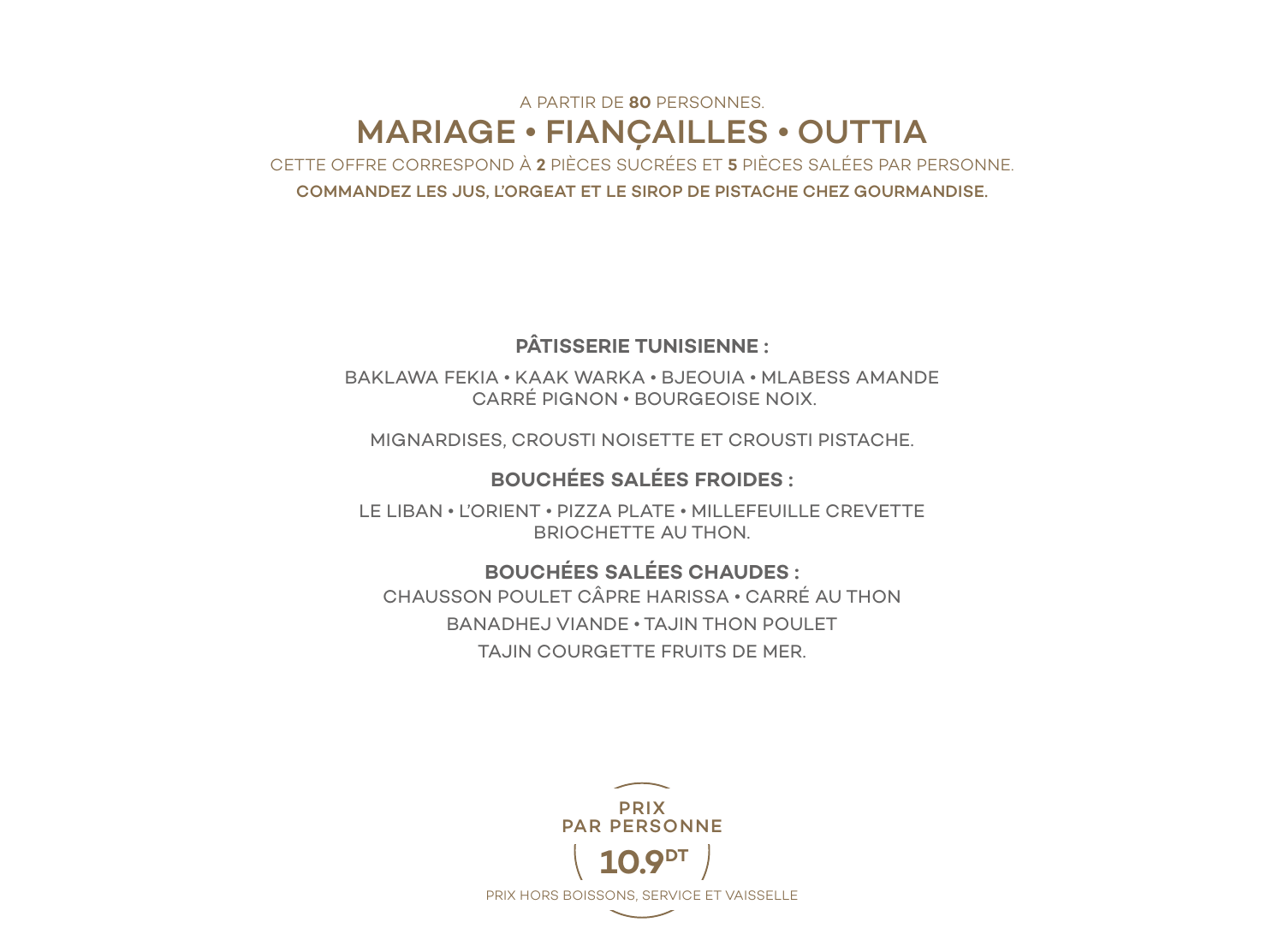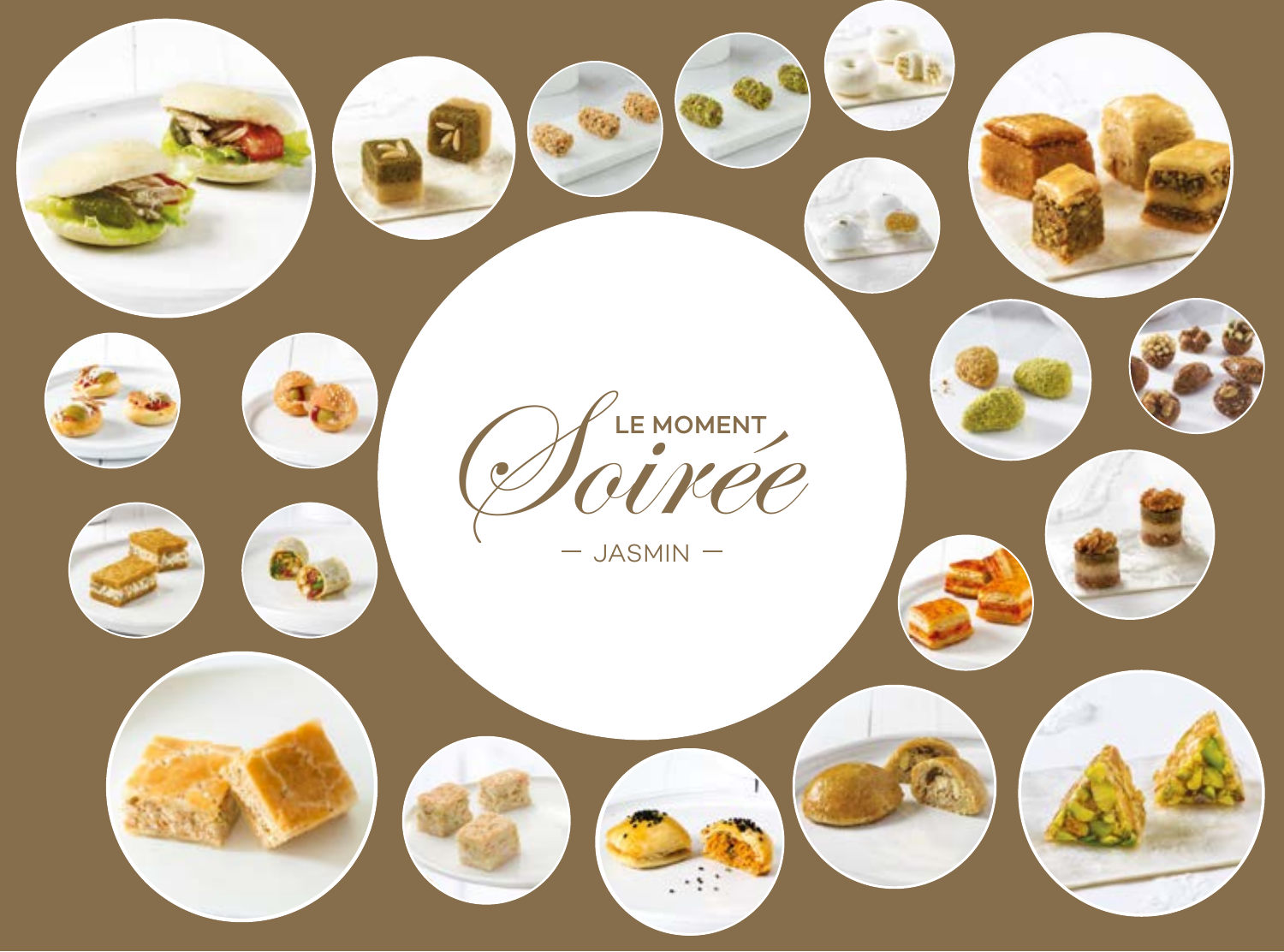# MARIAGE • FIANÇAILLES • OUTTIA A PARTIR DE **80** PERSONNES.

CETTE OFFRE CORRESPOND À **3** PIÈCES SUCRÉES ET **5** PIÈCES SALÉES PAR PERSONNE. COMMANDEZ LES JUS, L'ORGEAT ET LE SIROP DE PISTACHE CHEZ GOURMANDISE.

**PÂTISSERIE TUNISIENNE :**

BAKLAWA PISTACHE • MLABESS PISTACHE BOURGEOISE NOIX • CARRÉ PIGNON • KAAK WARKA KAAK PISTACHE MRACHEK.

MAKA CAFÉ • MAKA PISTACHE • MAKA À LA ROSE OU NOUGAMANDINE PISTACHE NOUGAMANDINE AMANDE • NOUGAMANDINE NOISETTE • NOUGAMANDINE À LA ROSE, CROUSTI NOISETTE • CROUSTI PISTACHE.

**BOUCHÉES SALÉES FROIDES :**

SIRÈNE • MILLEFEUILLE CREVETTE • BRIOCHETTE AU THON PINCETTE AU SAUMON • PINCETTE POULET POIVRONS.

**BOUCHÉES SALÉES CHAUDES :**

CHAUSSON VIANDE POULET • CARRÉ AU THON CHAUSSON POULET CÂPRES HARISSA • BANADHEJ VIANDE PIGNON • TAJIN THON POULET • DOIGT DE FATMA CREVETTE, SYMPHONIE.

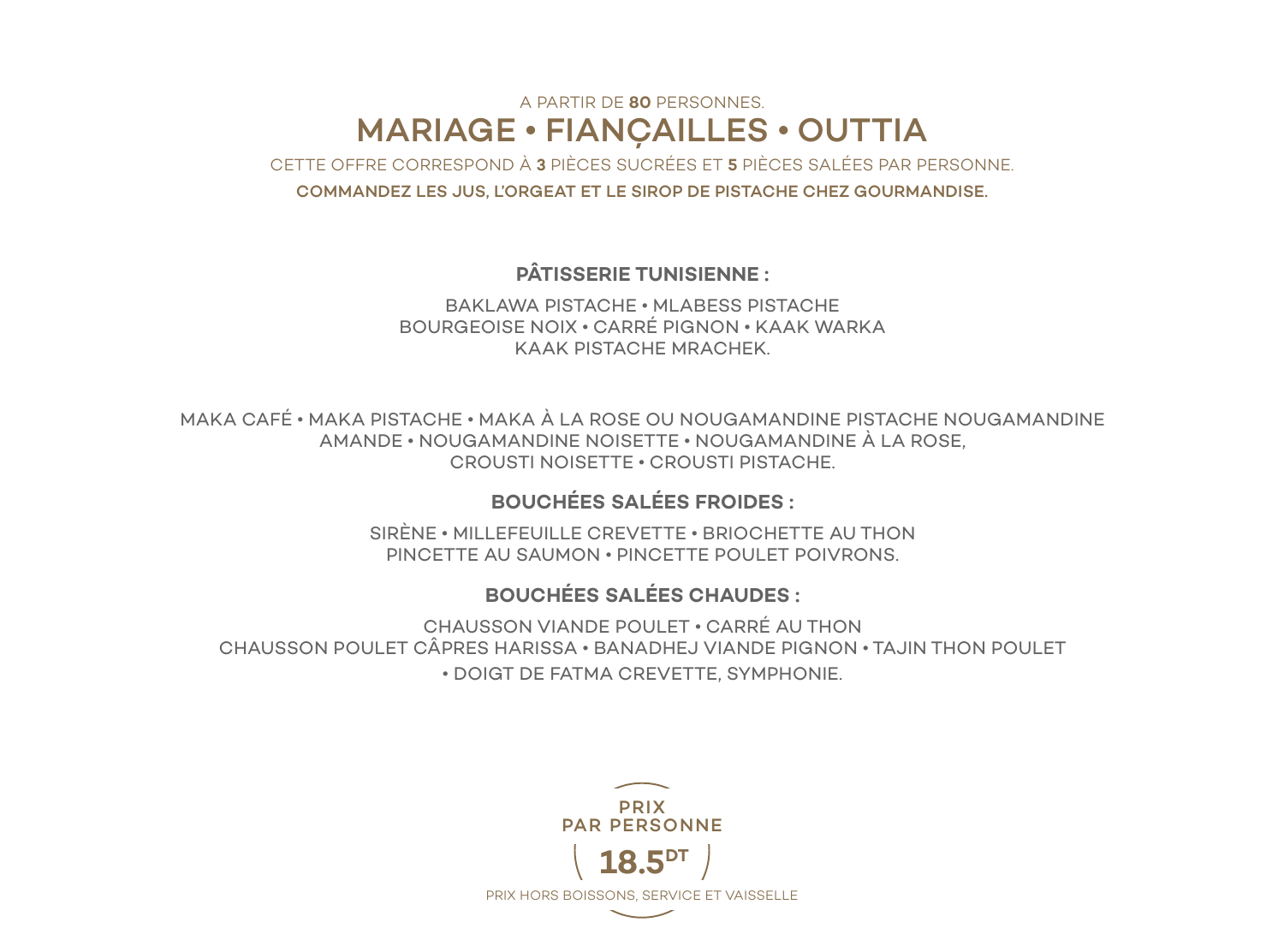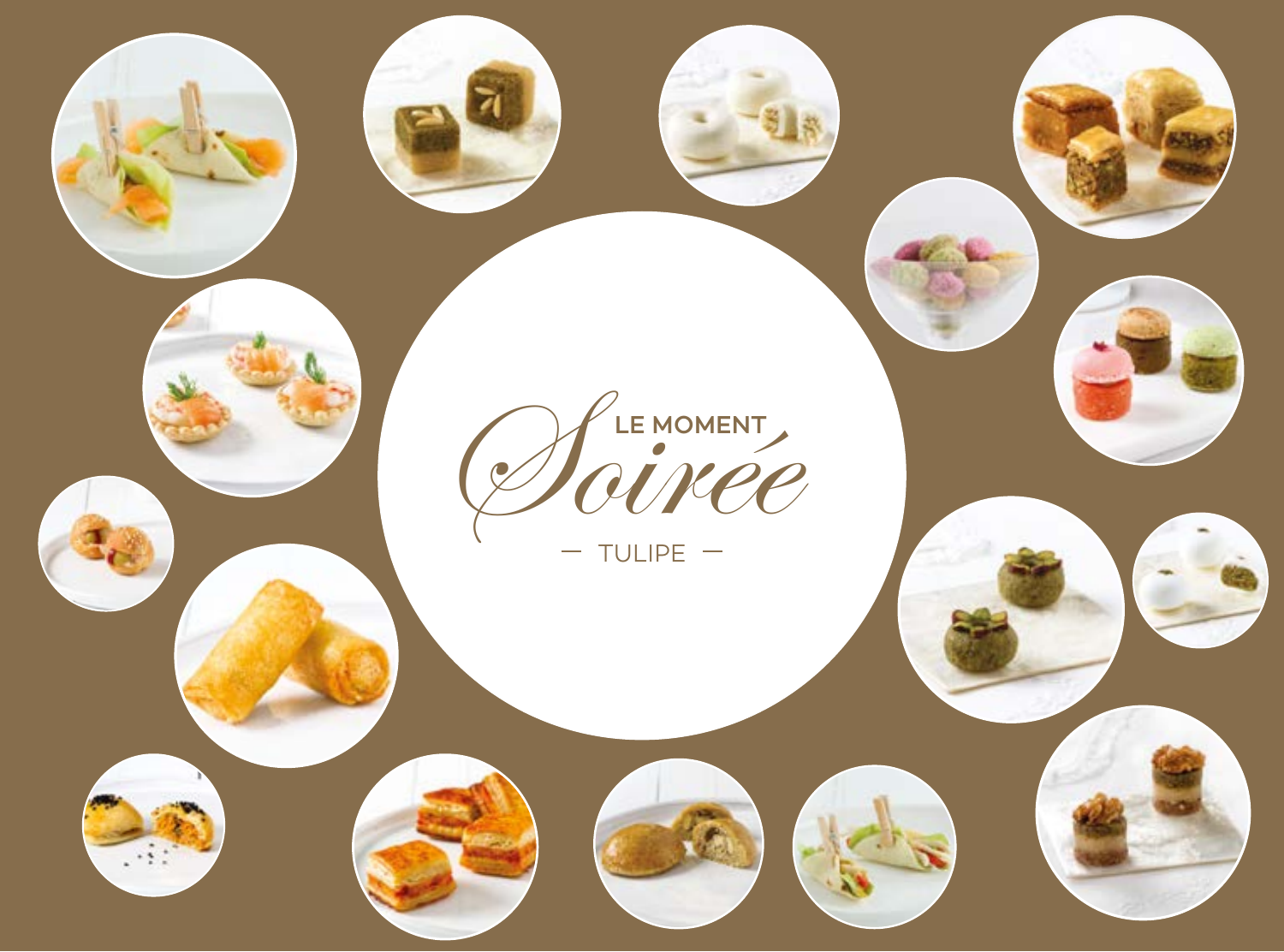# MARIAGE • FIANÇAILLES • OUTTIA A PARTIR DE **80** PERSONNES.

CETTE OFFRE CORRESPOND À **4** PIÈCES SUCRÉES ET **7** PIÈCES SALÉES PAR PERSONNE. COMMANDEZ LES JUS, L'ORGEAT ET LE SIROP DE PISTACHE CHEZ GOURMANDISE.

#### **PÂTISSERIE TUNISIENNE :**

#### BAKLAWA PISTACHE • BAKLAWA PIGNON • BAKLAWA NOIX

BOURGEOISE • TARAYOUN, MAKA CAFÉ • MAKA PISTACHE • MAKA À LA ROSE OU NOUGAMANDINE PISTACHE • NOUGAMANDINE AMANDE • NOUGAMANDINE NOISETTE NOUGAMANDINE À LA ROSE.

#### **BOUCHÉES SALÉES FROIDES :**

TUILE AU SAUMON • TUILE AU FOIE GRAS • TUILE FROMAGE NOIX TUILE BRÉSAOLA, BLACK BURGER.

#### **BOUCHÉES SALÉES CHAUDES :**

BRIK DANOUNI, POULET FARCI DOIGT CREVETTE MENTHE, SYMPHONIE.

#### **GÂTEAUX DE SALONS :**

PALETTE • AVALANCHE • CHOUQUETTE.

NOUS METTONS À VOTRE DISPOSITION UNE ÉQUIPE D'EXPERTS QUI PREND EN CHARGE LE DRESSAGE ET LA PRÉSENTATION MINUTIEUSE DES PRODUITS.

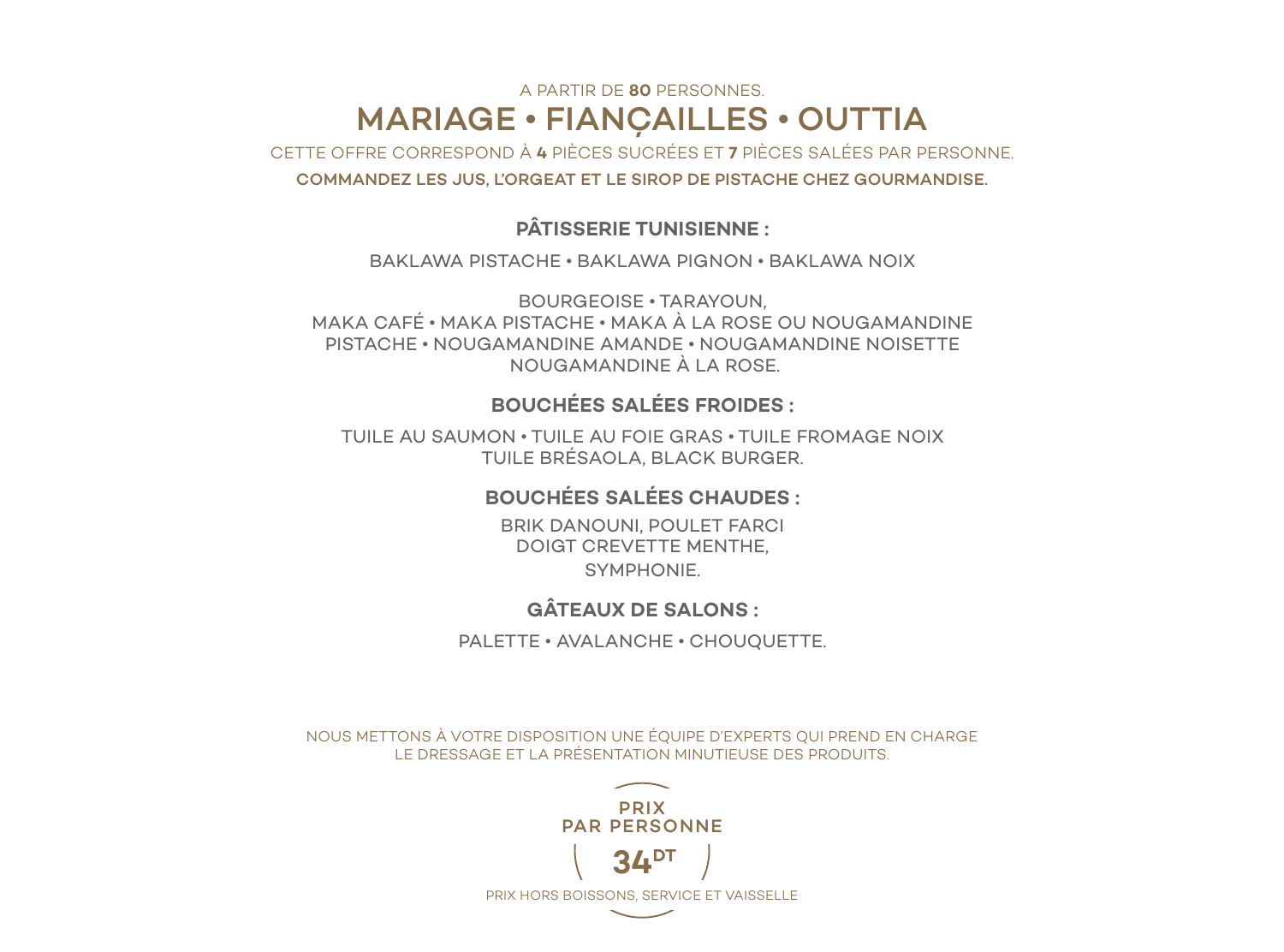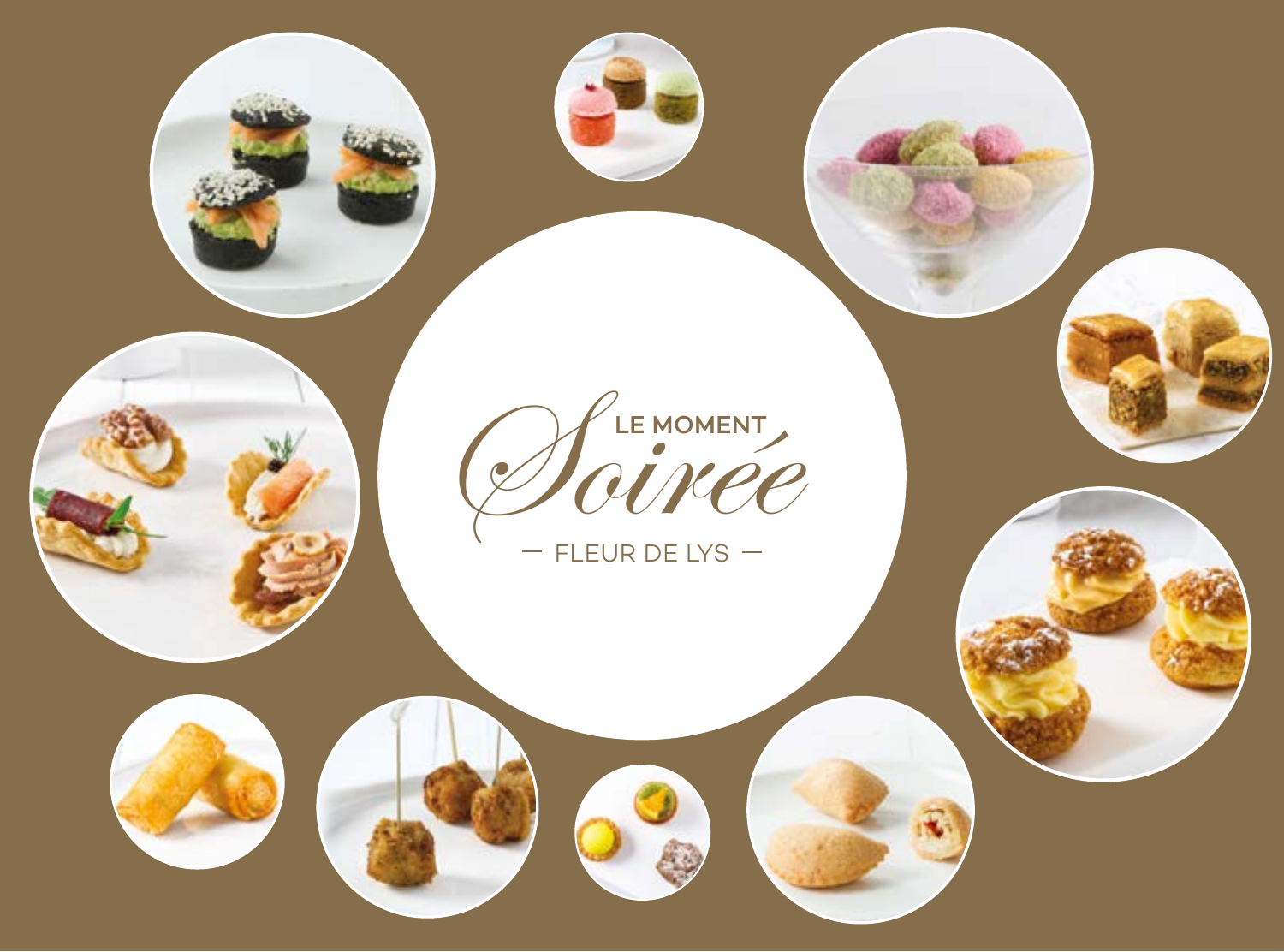# LE MOMENT COCKTAIL A PARTIR DE **80** PERSONNES.

CETTE OFFRE CORRESPOND À **3** PIÈCES SUCRÉES ET **5** PIÈCES SALÉES PAR PERSONNE. COMMANDEZ LES JUS, L'ORGEAT ET LE SIROP DE PISTACHE CHEZ GOURMANDISE.

**BOUCHÉES SUCRÉES :**

GÂTEAUX DE COCKTAILS, GÂTEAUX DE SALONS.

CŒUR D'AMANDE, CROUSTI PISTACHE • CROUSTI NOISETTE, MACARONS.

### **BOUCHÉES SALÉES FROIDES :**

LE LIBAN • L'ORIENT, MILLEFEUILLE CREVETTE • SIRÈNE, TARTELETTE MÉDITERRANÉENNE • BRIOCHETTES AUX FRUITS DE MER, PINCETTE POULET POIVRONS • PINCETTE SAUMON.

### **BOUCHÉES SALÉES CHAUDES :**

DOIGT DE FÉE POULET, SYMPHONIE.

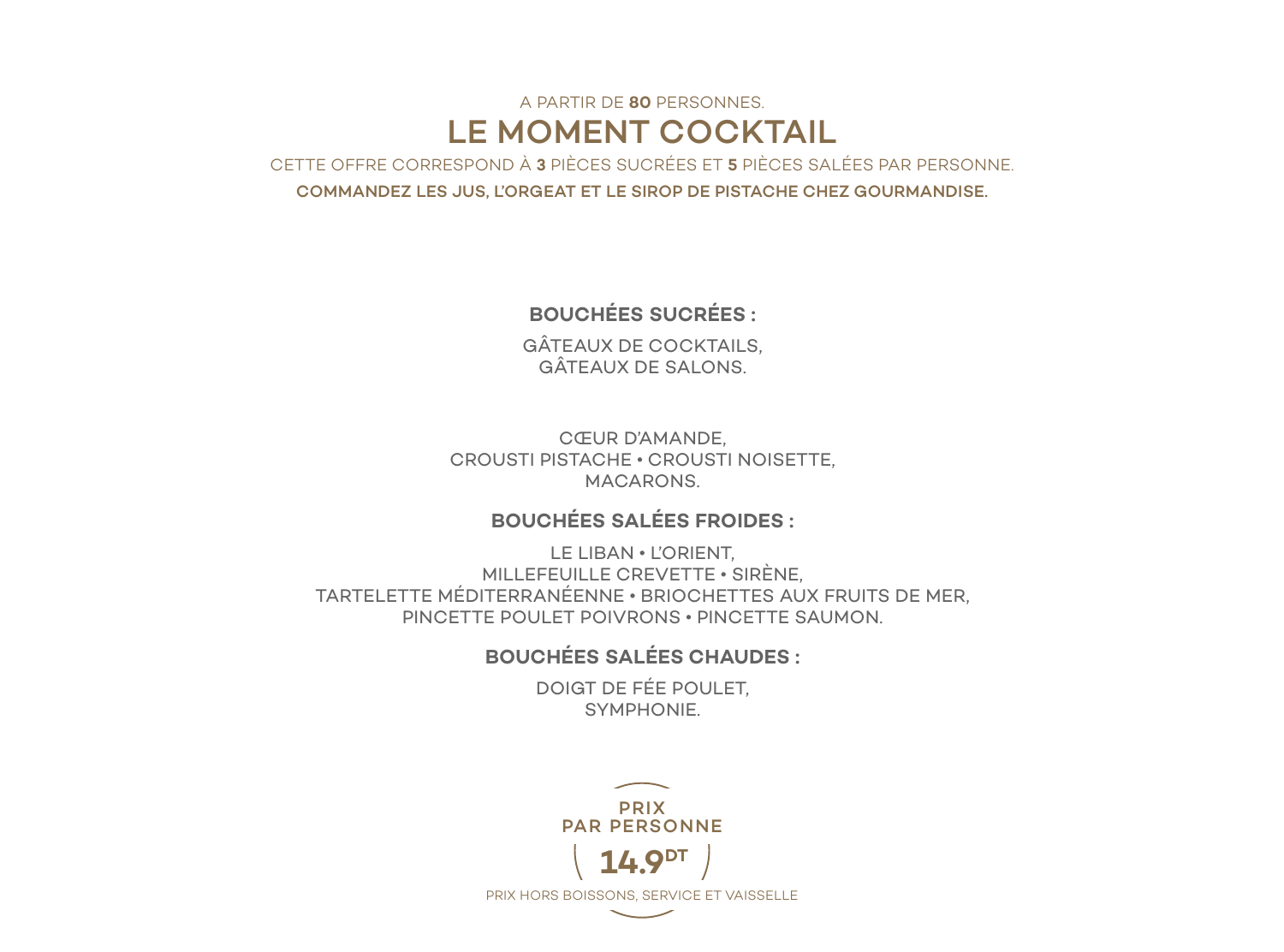

 $-$  JASMIN  $-$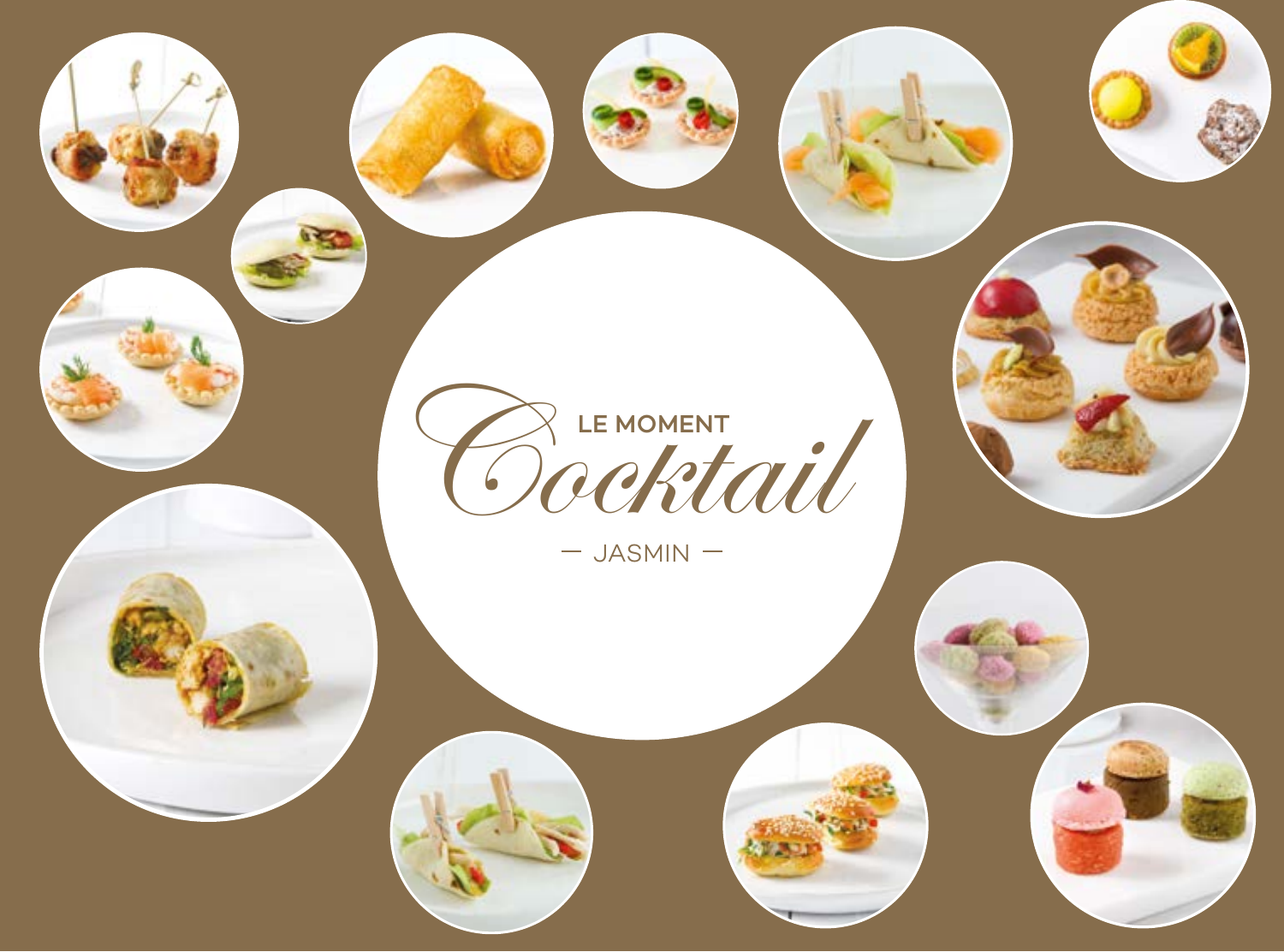# LE MOMENT COCKTAIL A PARTIR DE **80** PERSONNES.

CETTE OFFRE CORRESPOND À **3** PIÈCES SUCRÉES ET **6** PIÈCES SALÉES PAR PERSONNE. COMMANDEZ LES JUS, L'ORGEAT ET LE SIROP DE PISTACHE CHEZ GOURMANDISE.

### **BOUCHÉES SUCRÉES :**

GÂTEAUX DE COCKTAILS, GÂTEAUX DE SALONS.

MAKA CAFÉ • MAKA PISTACHE • MAKA À LA ROSE OU NOUGAMANDINE PISTACHE NOUGAMANDINE AMANDE • NOUGAMANDINE NOISETTE NOUGAMANDINE À LA ROSE, CROUSTI PISTACHE • CROUSTI NOISETTE, MACARONS EN CUBE.

## **BOUCHÉES SALÉES FROIDES :**

PINCETTE POULET POIVRONS • PINCETTE SAUMON, MILLEFEUILLE CREVETTE • SIRÈNE, TUILE AU SAUMON • TUILE AU FOIE GRAS • TUILE FROMAGE NOIX • TUILE BRÉSAOLA, TARTINE MÉDITERRANÉENNE • TARTINE ITALIENNE TARTINE TUNISIENNE OU MINI SANDWICH ET MINI FRICASSÉS,

## **BOUCHÉES SALÉES CHAUDES :**

DOIGT DE FÉE CREVETTE, SYMPHONIE.

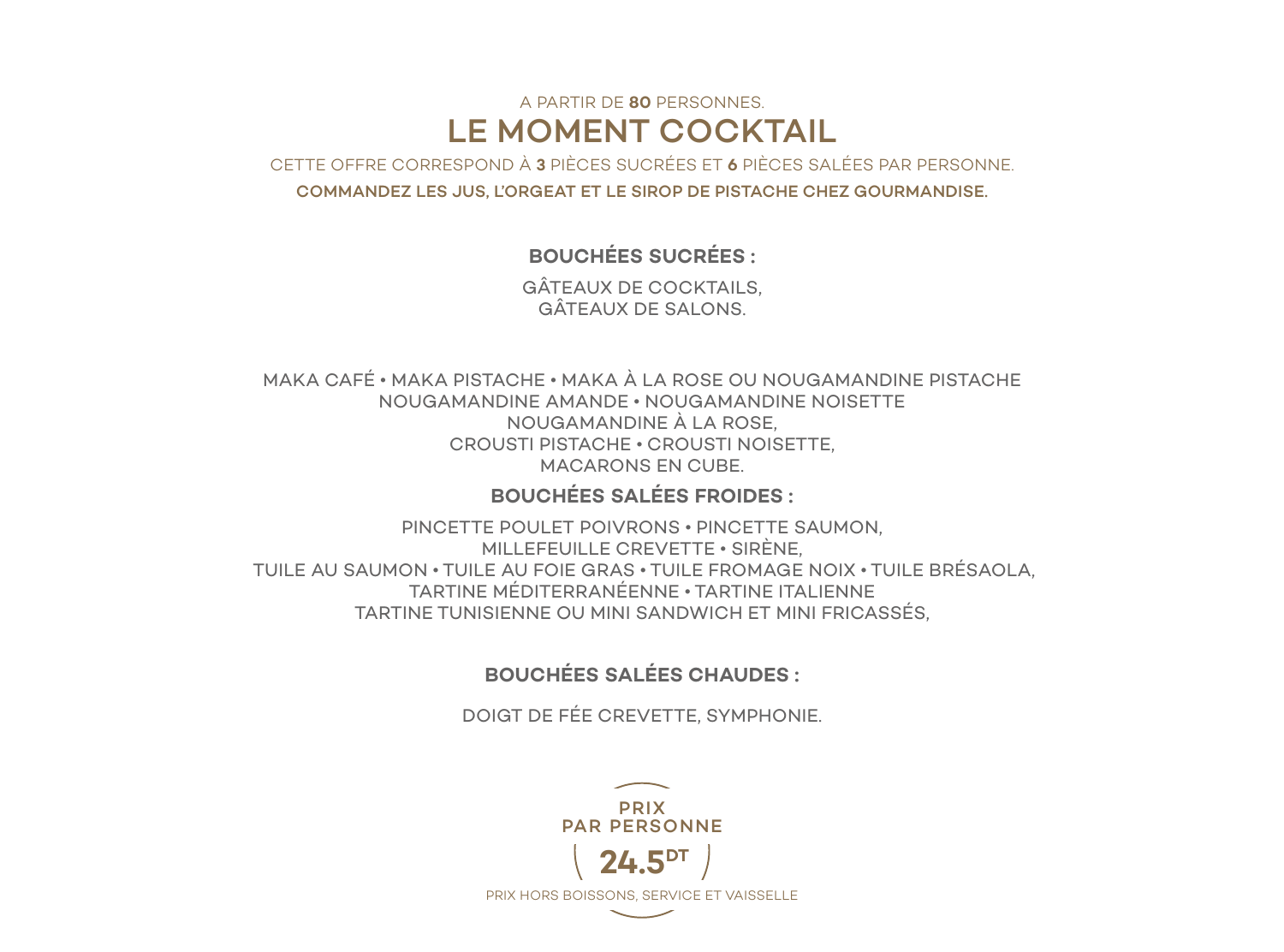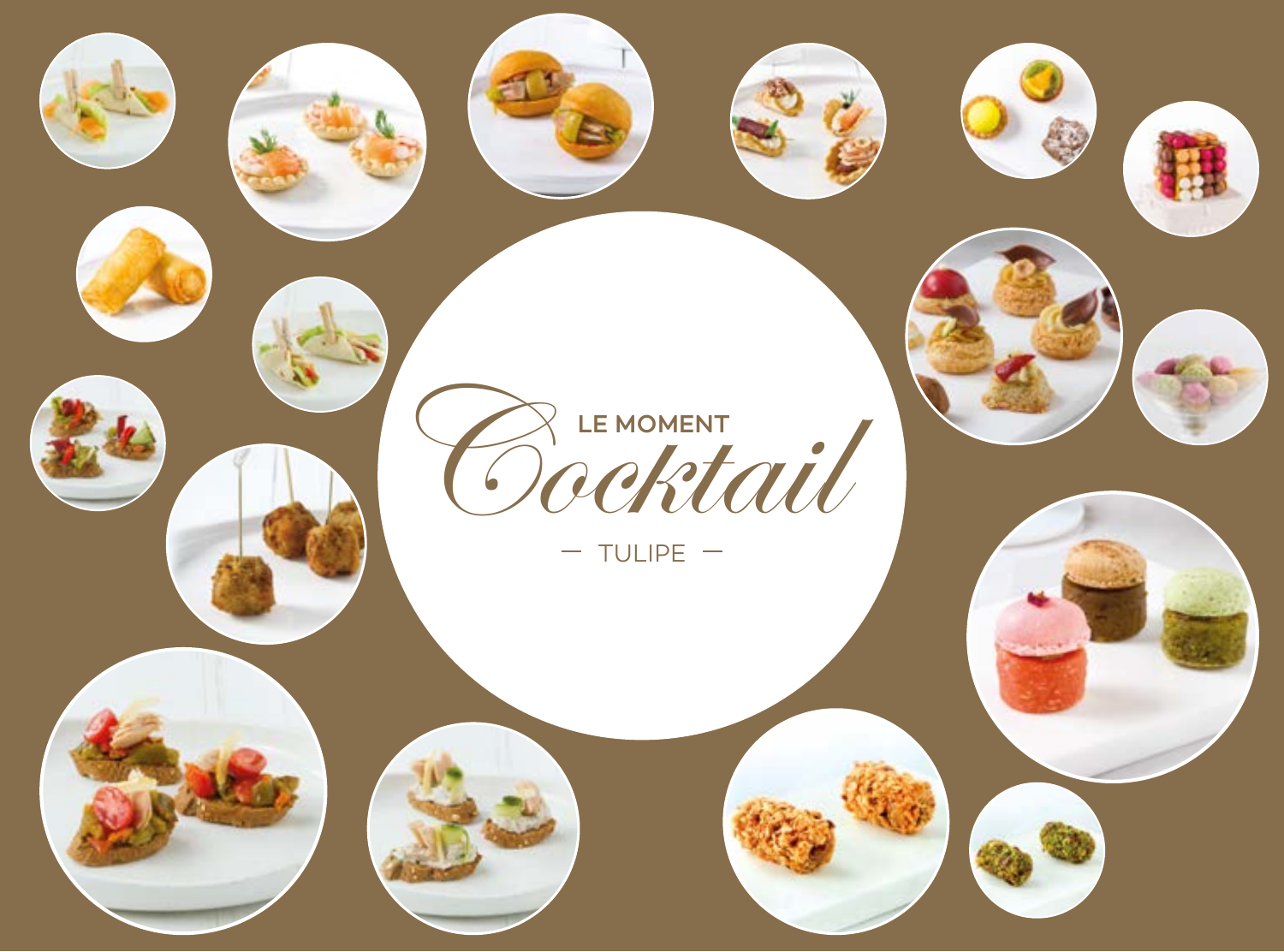# LE MOMENT COCKTAIL A PARTIR DE **80** PERSONNES.

#### CETTE OFFRE CORRESPOND À **4** PIÈCES SUCRÉES ET **10** PIÈCES SALÉES PAR PERSONNE. COMMANDEZ LES JUS, L'ORGEAT ET LE SIROP DE PISTACHE CHEZ GOURMANDISE.

## **BOUCHÉES SUCRÉES :**

GÂTEAUX DE COCKTAILS, GÂTEAUX DE SALONS.

MAKA CAFÉ • MAKA PISTACHE • MAKA À LA ROSE OU NOUGAMANDINE PISTACHE • NOUGAMANDINE AMANDE • NOUGAMANDINE NOISETTE • NOUGAMANDINE À LA ROSE, CROUSTI PISTACHE • CROUSTI NOISETTE, NOUGAT PISTACHE • NOUGAT PIGNON, CROQUEMBOUCHE.

## **BOUCHÉES SALÉES FROIDES :**

PINCETTE POULET POIVRONS • PINCETTE SAUMON, MILLEFEUILLE CREVETTE • SIRÈNE, TUILE AU SAUMON • TUILE AU FOIE GRAS • TUILE FROMAGE NOIX • TUILE BRÉSAOLA, TARTINE MÉDITERRANÉENNE • TARTINE ITALIENNE • TARTINE TUNISIENNE, • CHOU LIBANAIS • CHOU MEXICAIN • CHOU MÉDITERRANÉEN.

### **BOUCHÉES SALÉES CHAUDES :**

DOIGT DE FÉE CREVETTE, SYMPHONIE, ASIATIKA OU CIGARETTE DE FROMAGE.

NOUS METTONS À VOTRE DISPOSITION UNE ÉQUIPE D'EXPERTS QUI PREND EN CHARGE LE DRESSAGE ET LA PRÉSENTATION MINUTIEUSE DES PRODUITS.

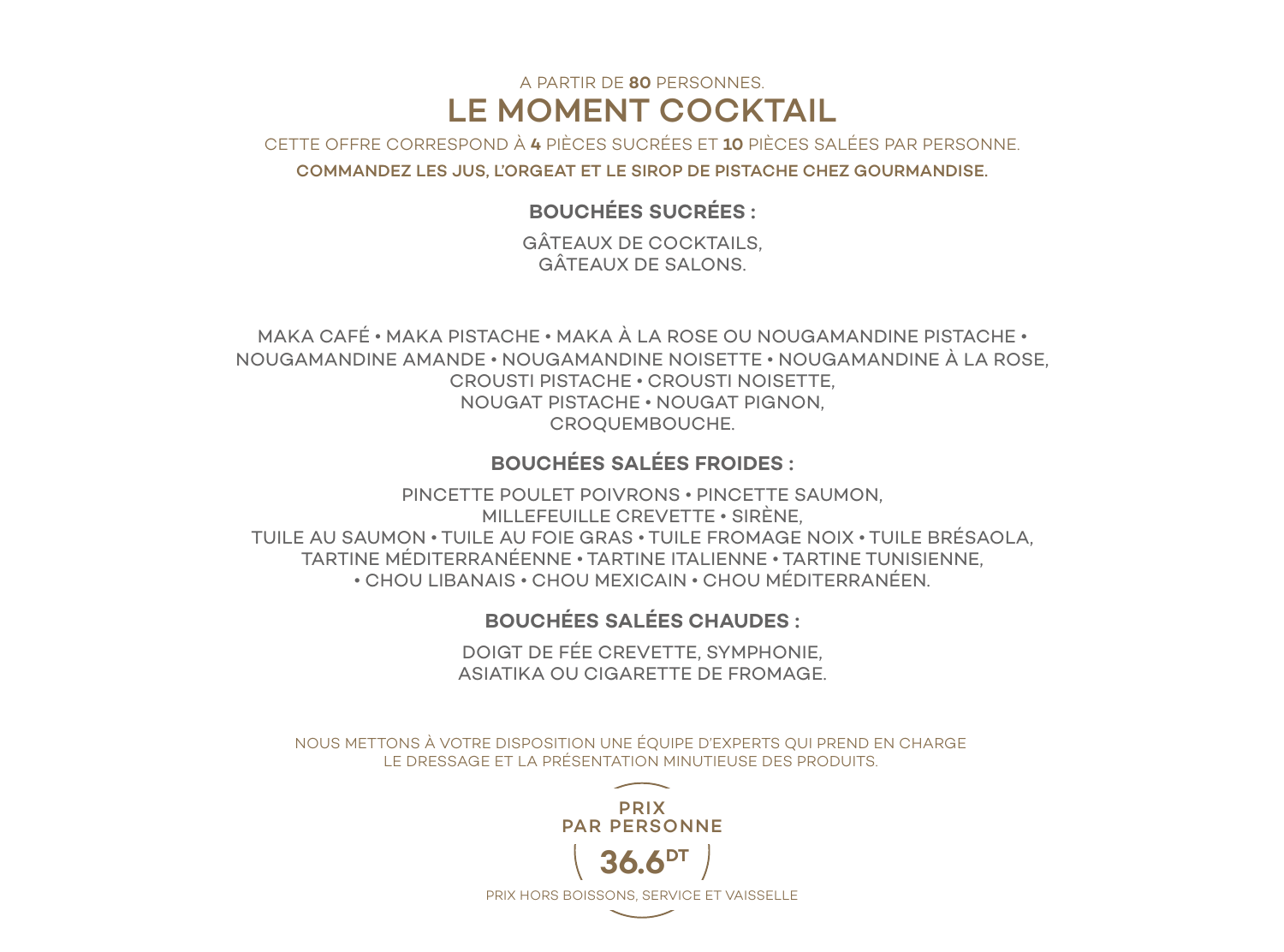

 $-$  FLEUR DE LYS  $-$ 



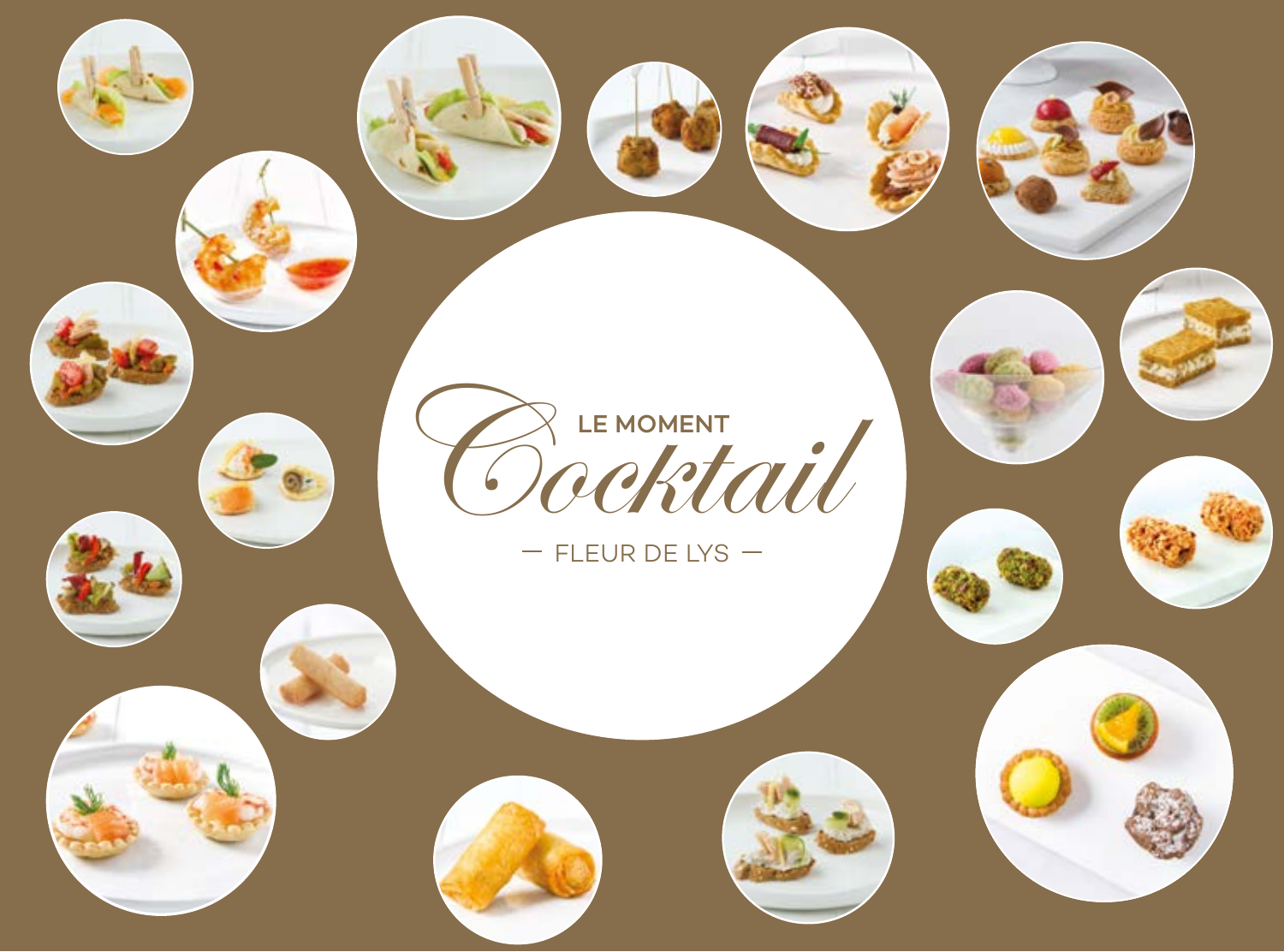# LE MOMENT CONTRAT A PARTIR DE **80** PERSONNES.

CETTE OFFRE CORRESPOND À **2** PIÈCES SUCRÉES.

COMMANDEZ LES JUS, L'ORGEAT ET LE SIROP DE PISTACHE CHEZ GOURMANDISE.

### **PÂTISSERIE TUNISIENNE :**

#### BAKLAWA FEKIA • KAAK WARKA • MLABESS AMANDE BOULETTE PISTACHE • BOULETTE NOIX AMANDE • BJEOUIA • CARRÉ PIGNON.

CŒUR D'AMANDE • MIGNARDISES.

A PARTIR DE **300** PERSONNES NOUS OFFRONS LA POSSIBILITÉ DE VOUS FOURNIR LES PLATEAUX DRESSÉS DANS LA LIMITE DE LA VAISSELLE DONT NOUS DISPOSONS.

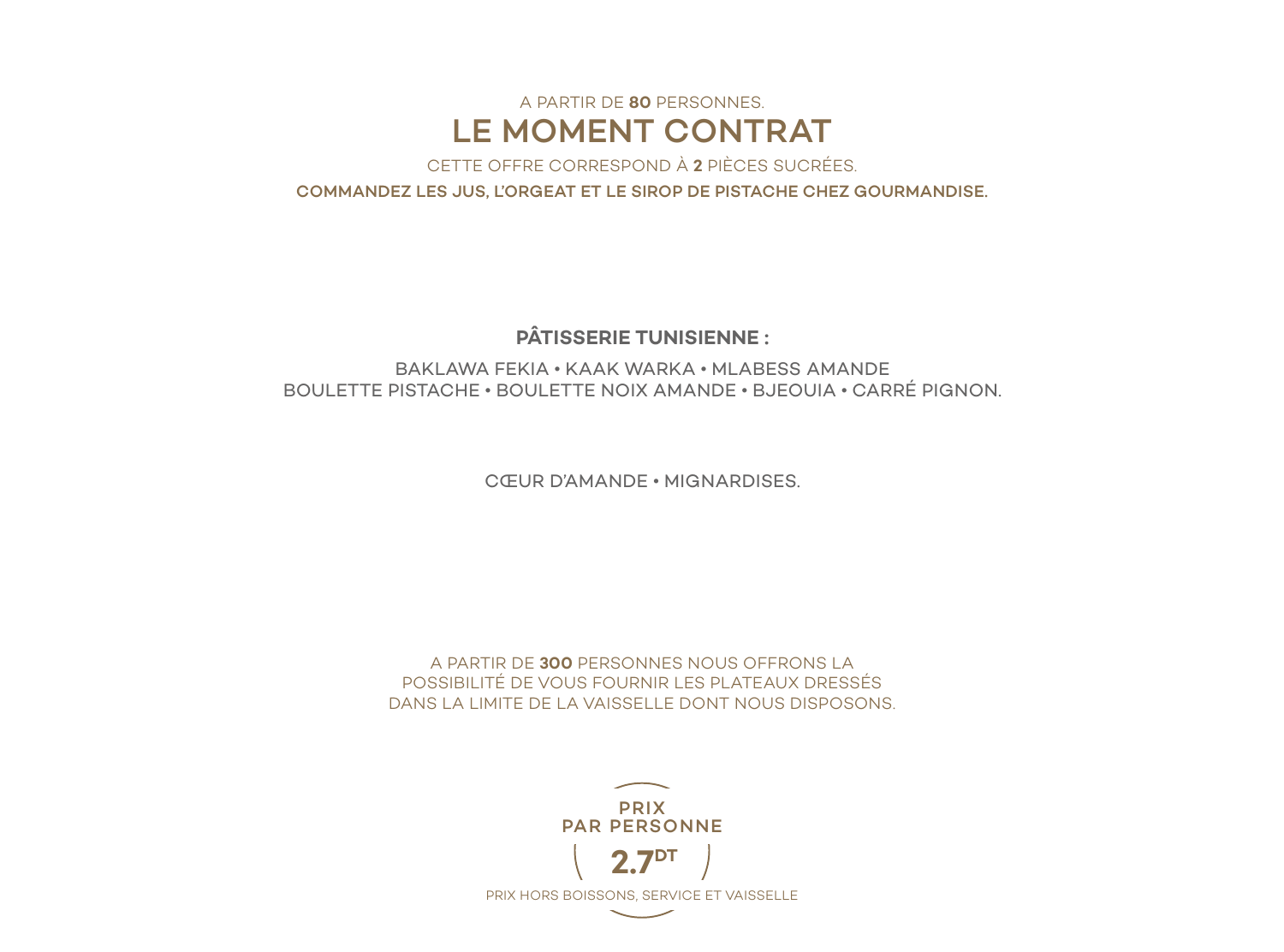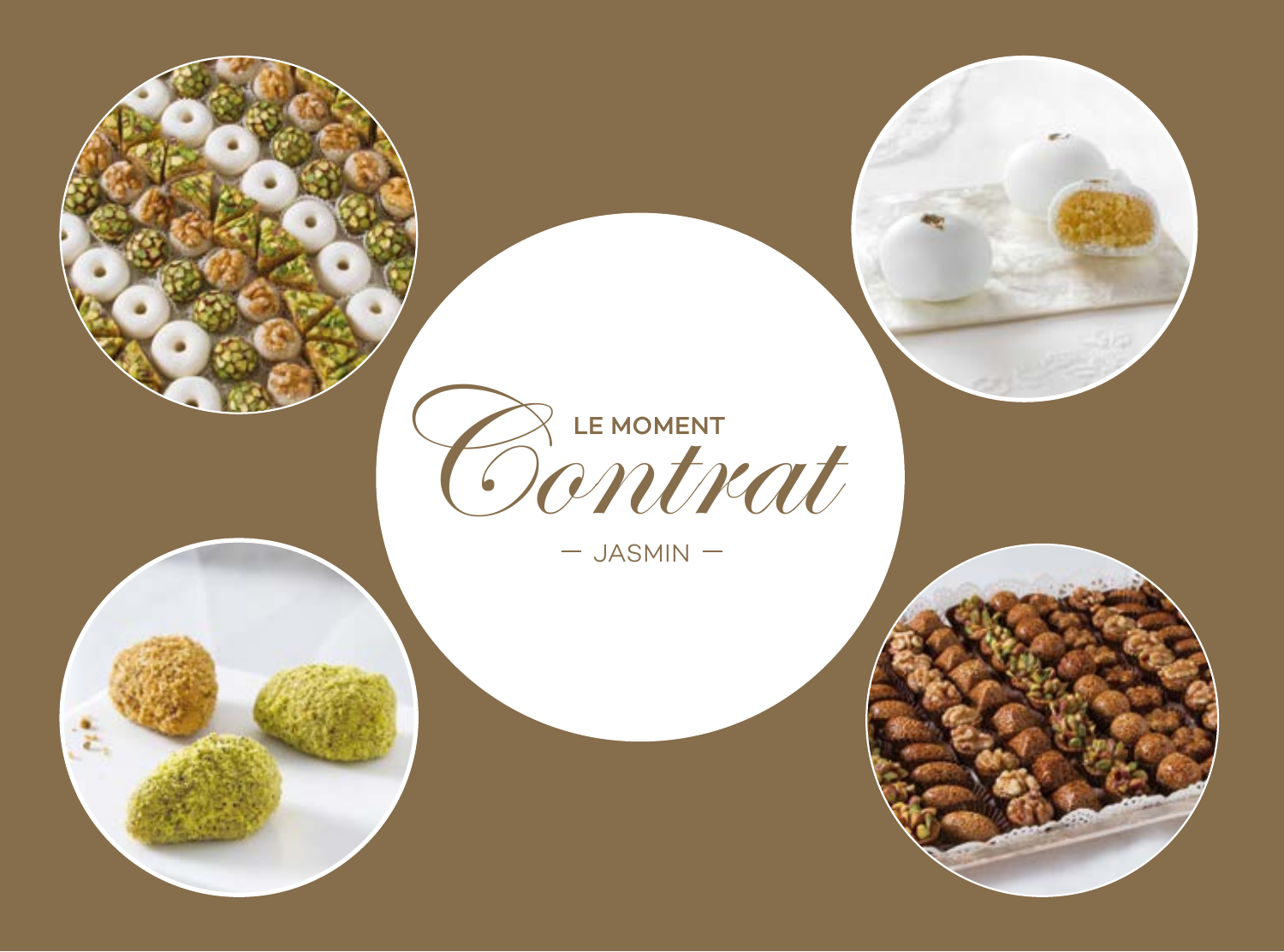# LE MOMENT CONTRAT A PARTIR DE **80** PERSONNES.

CETTE OFFRE CORRESPOND À **2** PIÈCES SUCRÉES.

COMMANDEZ LES JUS, L'ORGEAT ET LE SIROP DE PISTACHE CHEZ GOURMANDISE.

**PÂTISSERIE TUNISIENNE :**

MLABESS AMANDE.

MAKA CAFÉ • MAKA PISTACHE • MAKA À LA ROSE CROUSTI NOISETTE • CROUSTI PISTACHE, FLEURETTE • CALISSON.

A PARTIR DE **300** PERSONNES NOUS OFFRONS LA POSSIBILITÉ DE VOUS FOURNIR LES PLATEAUX DRESSÉS DANS LA LIMITE DE LA VAISSELLE DONT NOUS DISPOSONS.

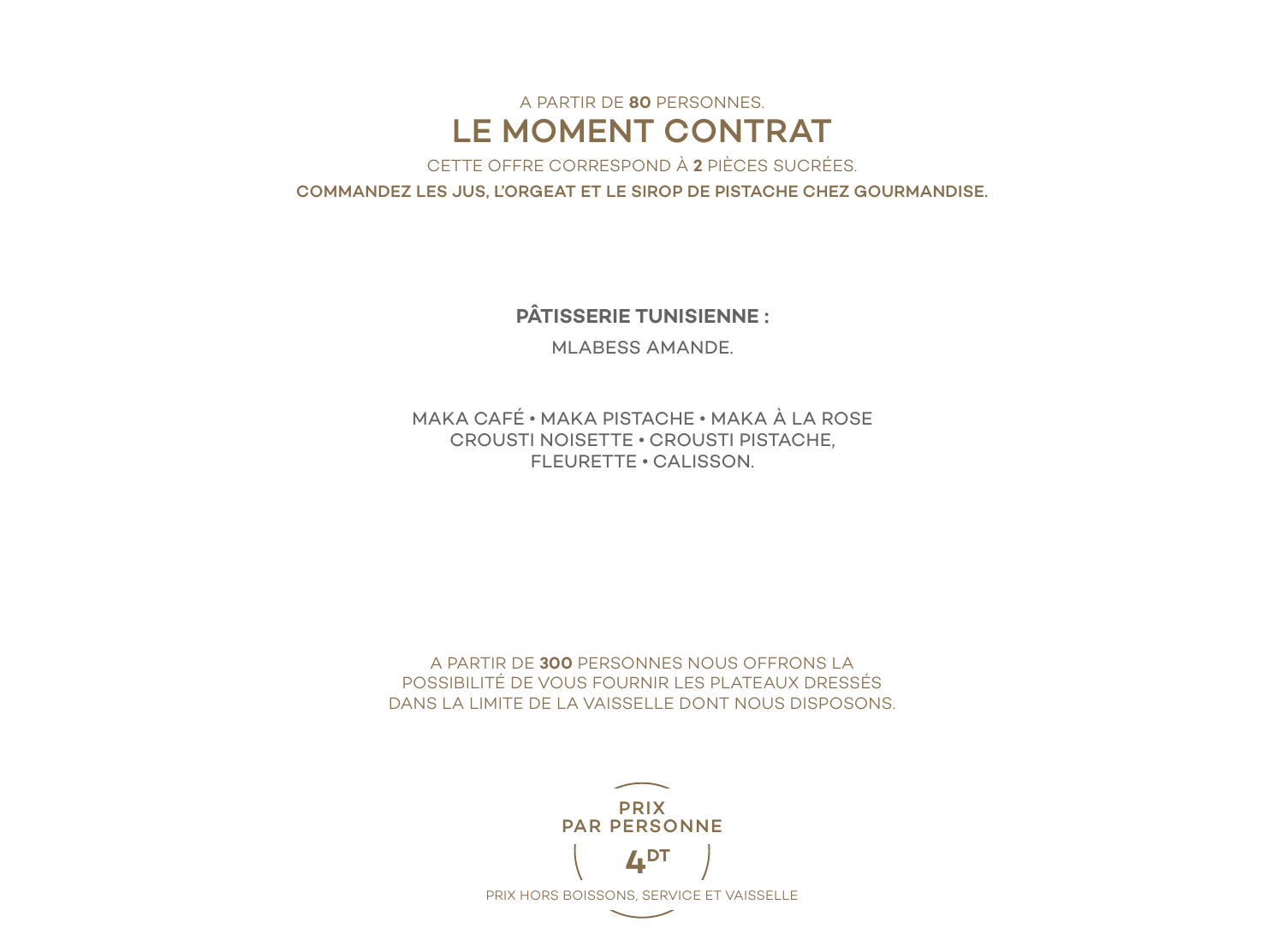







 $-$  TULIPE  $-$ 





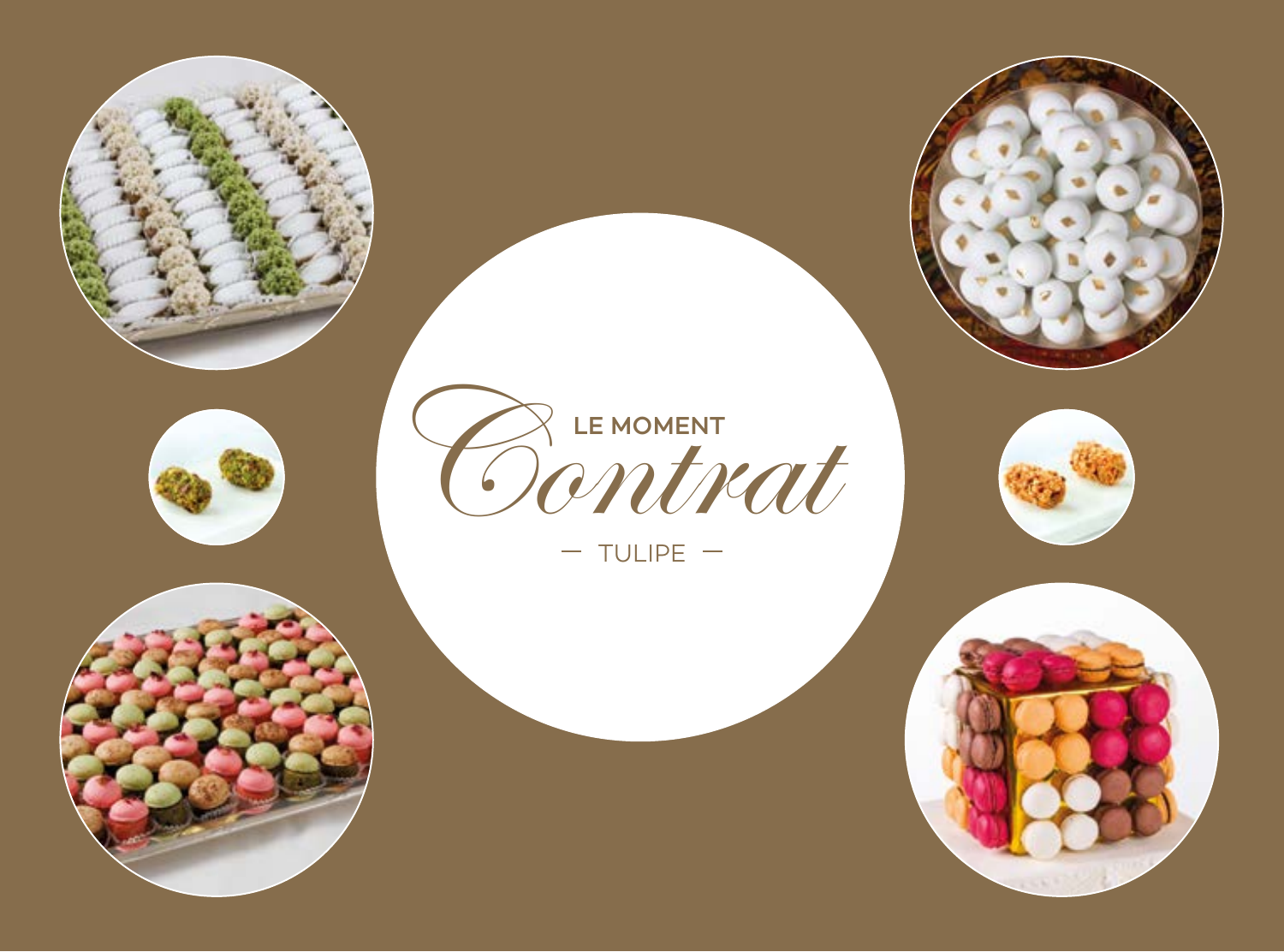# LE MOMENT CONTRAT A PARTIR DE **80** PERSONNES.

CETTE OFFRE CORRESPOND À **3** PIÈCES SUCRÉES.

COMMANDEZ LES JUS, L'ORGEAT ET LE SIROP DE PISTACHE CHEZ GOURMANDISE.

**FRIANDISES :**

PYRAMIDE MLABESS, MAKA À LA ROSE, MAKA CAFÉ • MAKA PISTACHE, CROUSTI NOISETTE • CROUSTI PISTACHE, NOUGAMANDINE PISTACHE • NOUGAMANDINE NOISETTE, MAKI À LA ROSE • MAKI À LA PISTACHE.

CETTE OFFRE EST VALABLE A PARTIR DE **300** PERSONNES NOUS OFFRONS LA POSSIBILITÉ DE VOUS FOURNIR LES PLATEAUX DRESSÉS DANS LA LIMITE DE LA VAISSELLE DONT NOUS DISPOSONS.

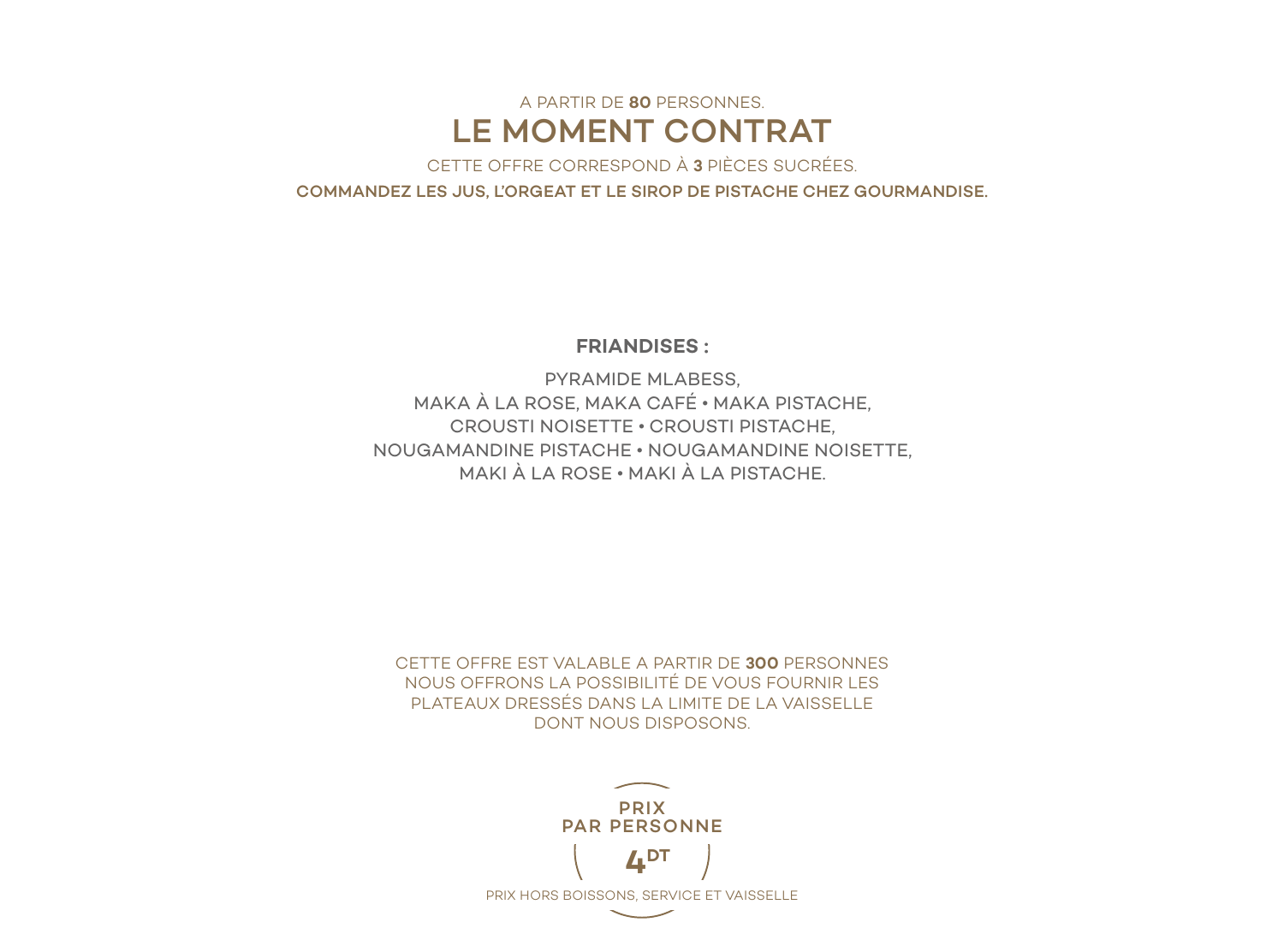







 $-$  FLEUR DE LYS  $-$ 

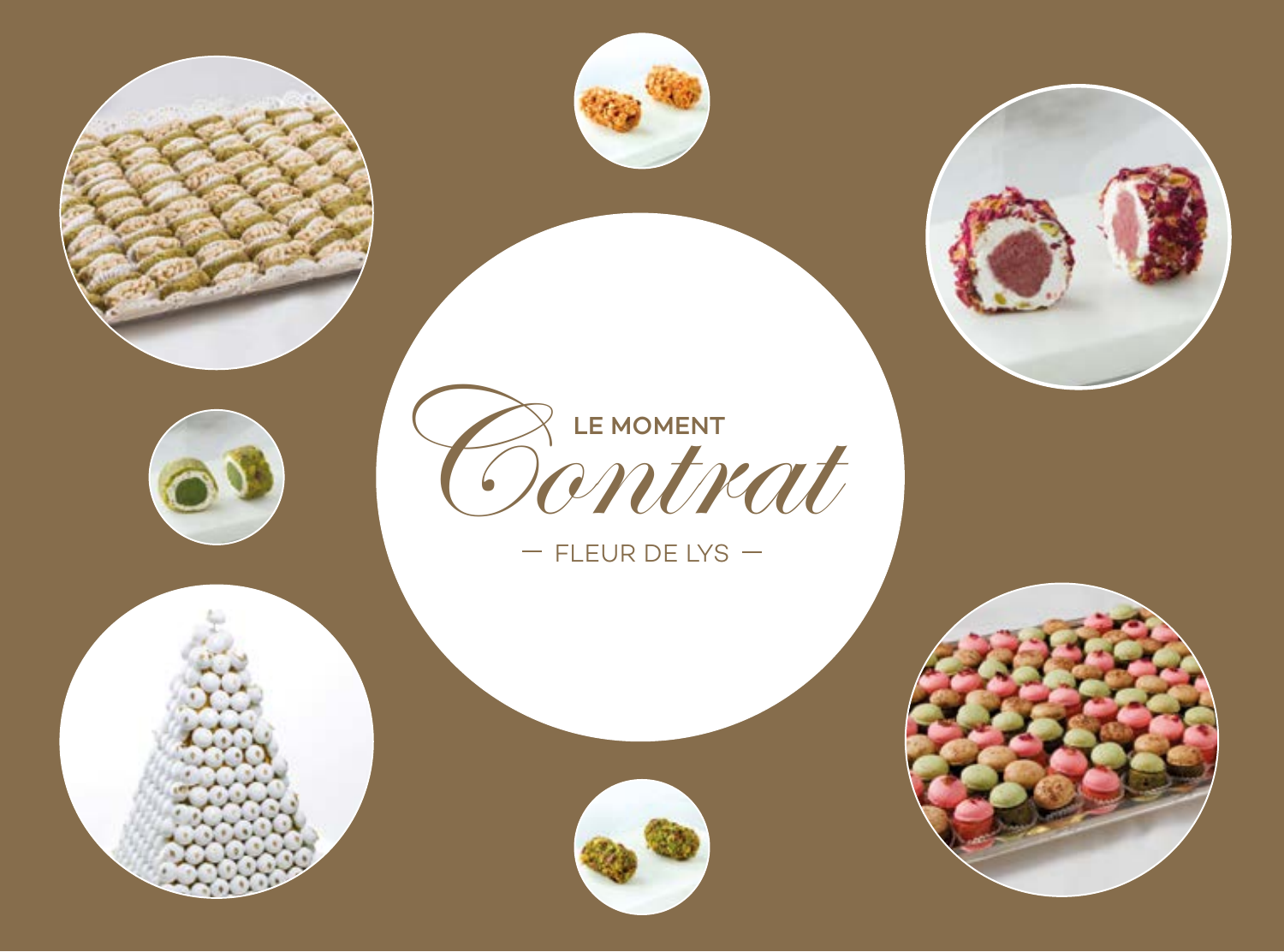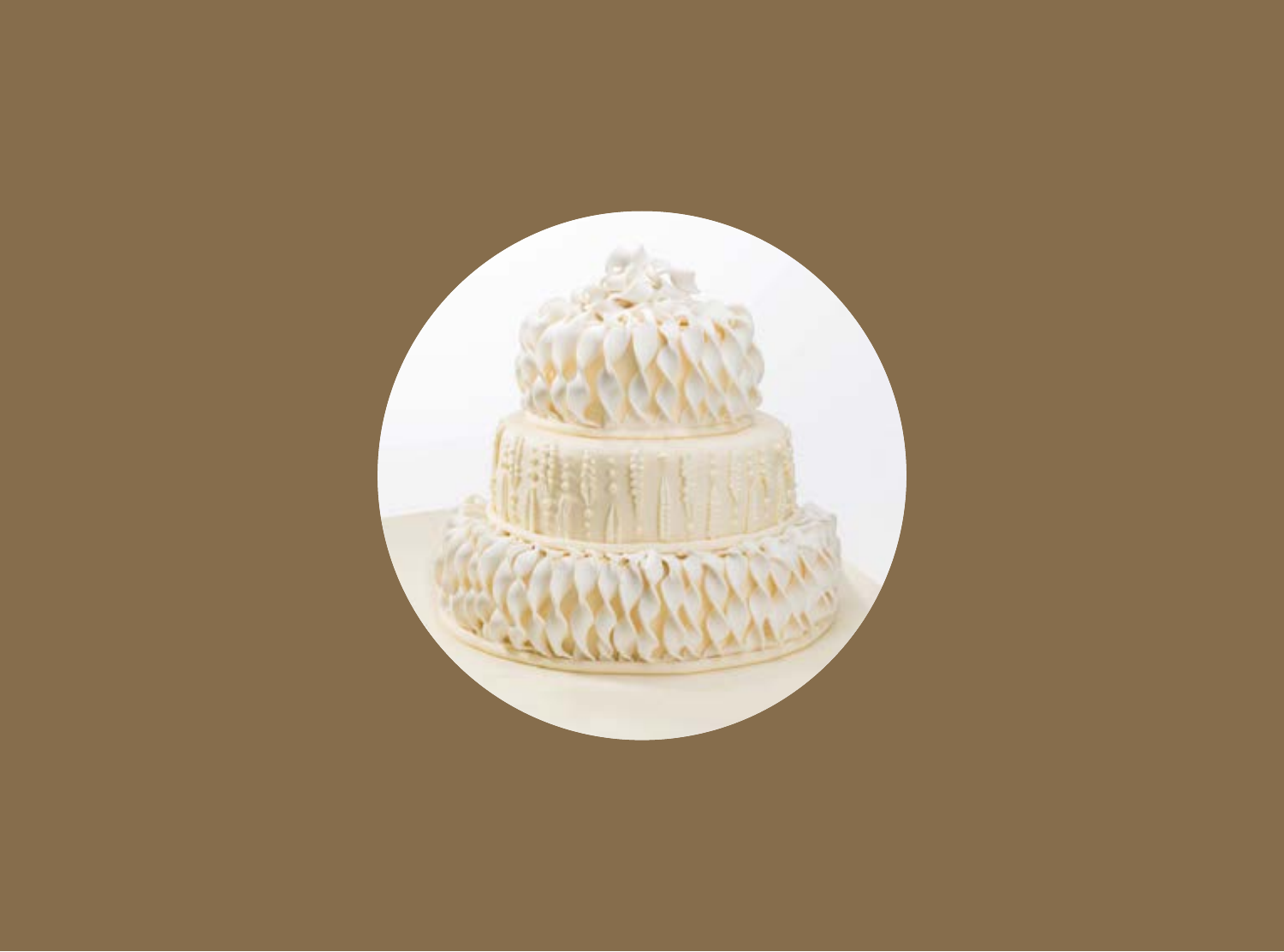POUR CHACUN DES MOMENTS, SOIRÉES OU COCKTAILS, POUR **80** PERSONNES OU PLUS, VOUS BÉNÉFICIEZ DE **10%** DE REMISE SUR LA PIÈCE MONTÉE DE VOTRE CHOIX.

NOUS OFFRONS LA LIVRAISON POUR TOUS LES MOMENTS, POUR **80** PERSONNES OU PLUS DANS LES RÉGIONS OÙ NOS MAGASINS SONT IMPLANTÉS.

UNE ÉQUIPE D'EXPERTS PEUT VOUS ACCOMPAGNER POUR TOUS LES MOMENTS DE VOTRE MARIAGE, PRENEZ RENDEZ-VOUS AU **28598000.**

NOUS PROPOSONS LE SERVICE ET DE LA VAISSELLE SUR LE GRAND TUNIS, N'HÉSITEZ PAS À DEMANDER UN DEVIS À L'ÉQUIPE EN MAGASIN OU AU **28598000.**